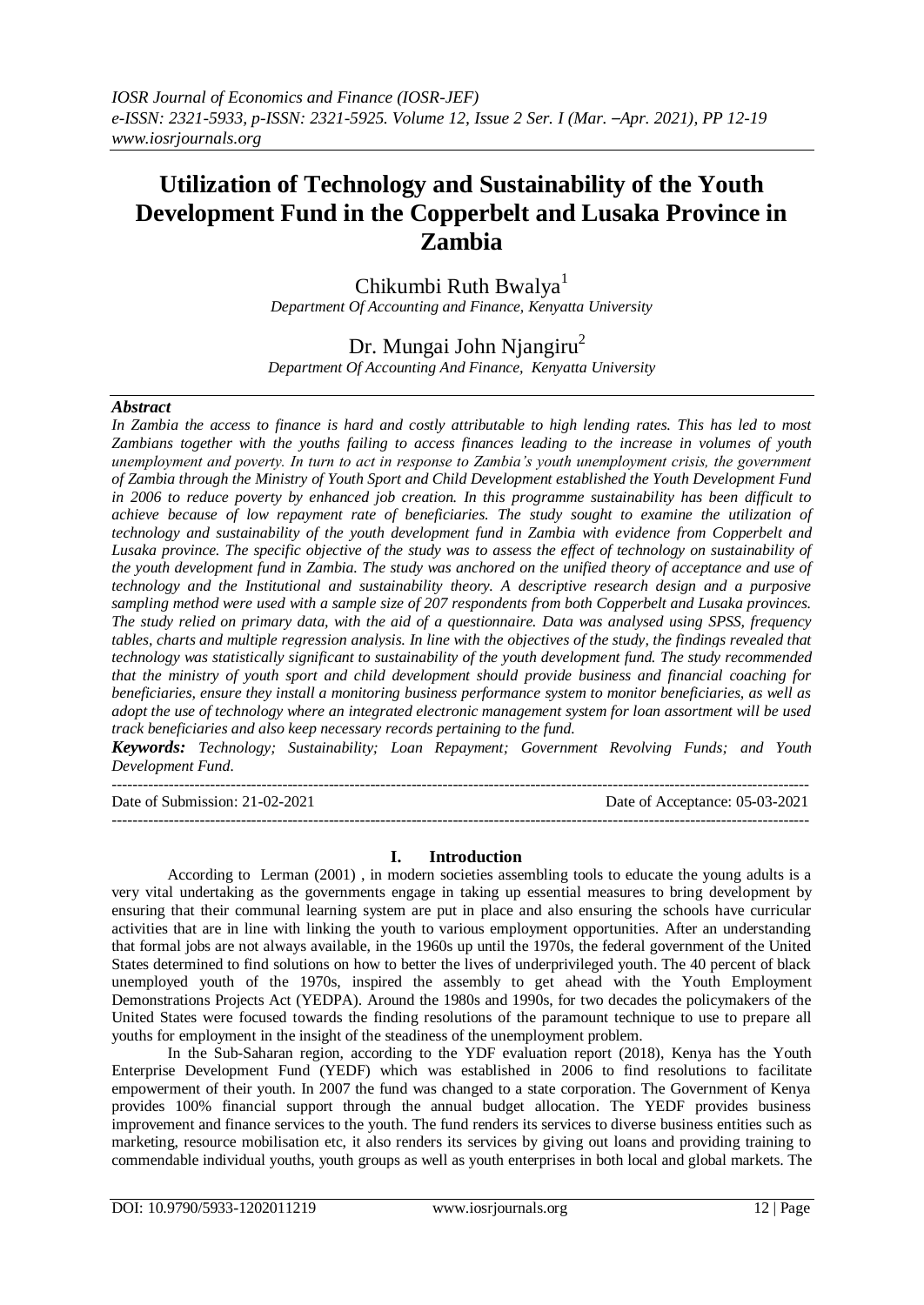recipients of the YEDF are required to 18-35 years and to also be registered as self-help groups (SHG) individual youths who own.

The Ministry of Youth Sport and Child Development of Zambia has the Youth Development Department under it which is in charge of the functions agenda of the Youth Development Fund (YDF). The YDF is considered as one of the important avenues to attain the objectives of the National youth policy; even though currently there is no legal manuscript readily available for the establishment of the YDF. In addition, a framework of the Fund structure of both at institutional and operational levels has been presented in the Youth Development Fund (YDF) operational guidelines (YDF policy brief, 2017)..

## **1.1.1 Use of technology**

According to the Policy brief for the Evaluation of the Youth Development Fund (2017) reported that despite the Fund increasing significantly, the administrative capacity in the Ministry of Youth and Sport remained largely unchanged. The Ministry did not have dedicated department or expert staff to solely oversee the funds, especially the management of the loan portfolio. The YDF remained an added task to existing core responsibilities of staff and the task of managing and administering the YDF is not part of the specific job deliverables of staff, regardless of the amount of money at stake. The YDF does not have a dedicated loan management information system as per standard practice in most lending institutions. This potentially lends the Fund to ineffective record keeping and management and has resulted in the loss of paper trails on applicants and borrowers over the years.

## **1.1.2 Sustainability of youth development funds**

According to ZIPAR *et al*., (2018), Sustainability in respect of the Youth Development Fund (YDF) is the capacity of an institution to exist constantly by maintaining benefits acquired from projects such that it is continually replenished to support its numerous operations. Sustainability is also the extent to which loans disbursed are recovered and utilised further to profit extra people. In addition sustainability is an opportunity to put an end to acquiring money from the Treasury eternally for the Fund to independently enhance growth to be resourceful through appropriate innovations. The YDF's initial plan was to sustain itself effectively as a revolving fund. It was also expected that at a particular stage, the Fund would use the repaid money for continuous lending to other youth. However the YDF has not been a feasible operation in its current form as the notion of a revolving fund is yet to be recognised.

#### **1.1.3 Youth Development Fund in Zambia**

The Youth Development Fund is an initiative of the Government of the Republic of Zambia to address high rates of youth unemployment through the Ministry of Youth, Sport and Child Development (MYSCD *et al*., 2017). The Ministry of Youth Sport and Child Development of Zambia has the Youth Development Department under it which is in charge of the functions agenda of the Youth Development Fund (YDF). The YDF is considered as one of the important avenues to attain the objectives of the National youth policy; even though currently there is no legal manuscript readily available for the establishment of the YDF. In addition, a framework of the Fund structure of both at institutional and operational levels has been presented in the Youth Development Fund operational guidelines (YDF policy brief, 2017). The YDF's initial plan was to sustain itself effectively as a revolving fund. It was also expected that at a particular stage, the Fund would use the repaid money for continuous lending to other youth. The national treasury of Zambia had been depositing money into the YDF since it was established in 2006 and since funding began it had established that sustainability was a serious concern.

#### **1.2 Statement of the Problem**

The government of Zambia instigated the Youth Development Fund in 2006 through the Ministry of Youth Sport and Child Development (MYSCD) in the direction of generating opportunities for the youth to promote the development of the private enterprise segment and give the youth ability to prosper. The YDF was operational on grant basis until 2011 when its funding profile was changed to loan basis. The fund has been said to be operational by the MYSCD under loan basis from period 2012 to 2014, due to the ministry only disbursing funds to the youth during that period. The Fund is supposed to be revolving in nature, where the beneficiaries are expected to pay back to the Fund within a stipulated time in order to allow other applicants to benefit from the Fund. According to (Auditor General's report, 2015), beneficiaries who obtained loans between 2012 and 2013 with a loan portfolio of K2,088,851 were not servicing their loans. According to a report on the Youth Development Fund dated 'November 2013', the Ministry only recovered 20% of the expected loan amounts however there was no documentation availed to support the reported recoveries (Auditor General's report, 2015). The delay in disbursement has created a great concern due to the fact that the Fund is a revolving fund strategy to create opportunities for the youth. If the issues affecting the repayment of the revolving fund are not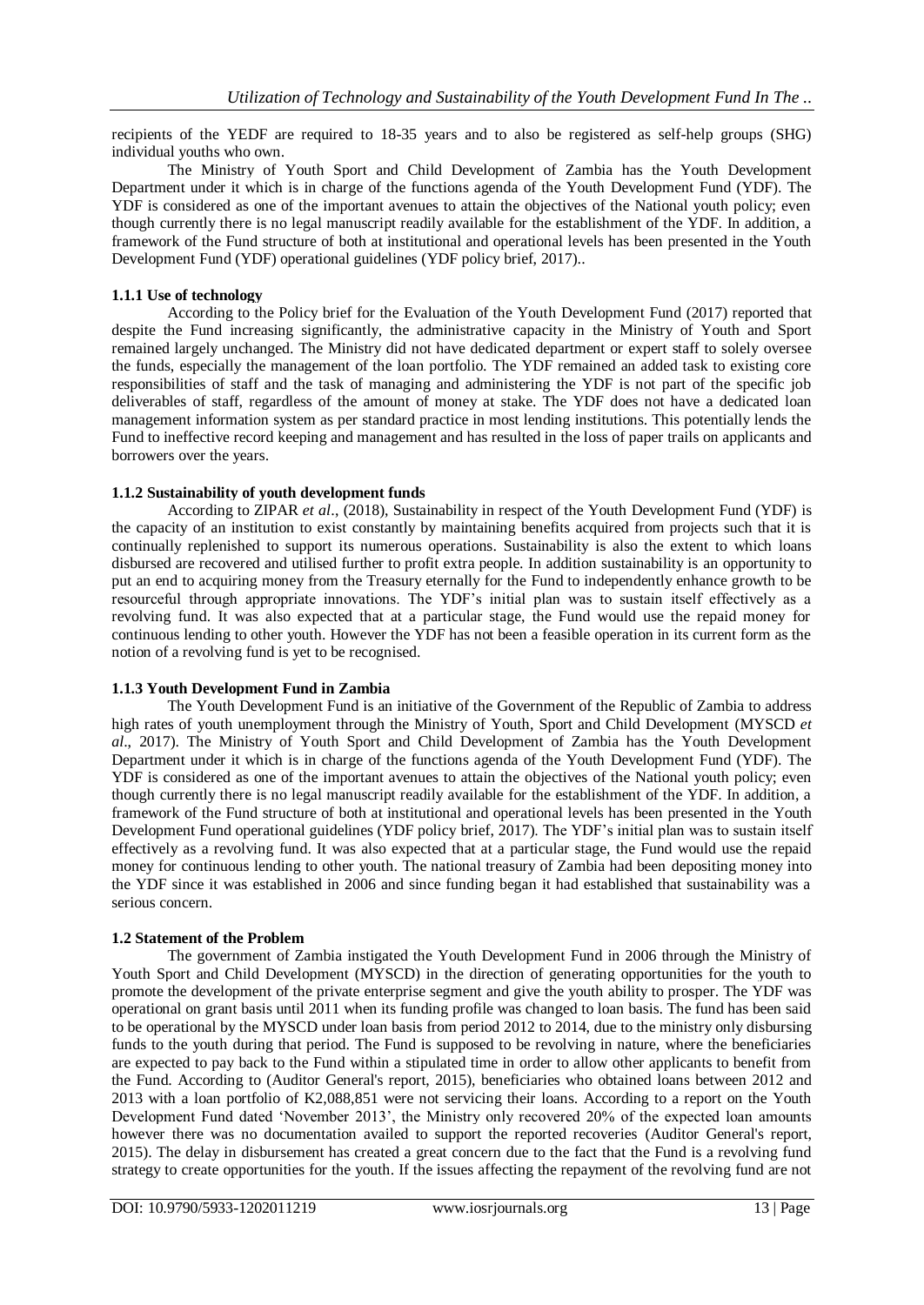addressed to a great extent, its sustainability will be difficult to achieve. It's on this foundation that this research work was embarked on to ascertain the effect of technology on sustainability of youth development fund.

## **1.3 Objectives of the study**

To establish the effect of technology on sustainability of youth development fund in Zambia.

## **1.4 Research Hypothesis of the Study**

**H01**: Utilization of technology has no significant effect on the sustainability of Youth Development Fund in Zambia.

## **II. Literature Review**

## **2.1 Empirical Review**

## **2.2.1 Technology and Sustainability of the youth development fund**

Dhar and Bose, (2016) carried out a research on Smarter banking: Block chain technology in the Indian banking system, the researcher observed that by the use of technology, commercial banks were in a better position to identify and verify loan applicants and that technology was being used to tackle the subject of nonperforming accounts in a bank zone. However the aforementioned research is based on the Indian context and the current study is based on the Zambian context. According to Forum, (2014) the review notes that the set up of credit reference bureau agent in 2007 through the Bank of Zambia (BOZ) in 2014 was to present fundamental information about probable borrowers and had to make monetary institutes extra secure to let small and medium enterprises borrow money. Commercial banks were the only users of credit reference bureaus it was until in the recent year's microfinance institutions began using the credit reference bureau services. However this research work sought to uncover the effect of credit reference bureau on one of the most unpopular government revolving funds in Zambia. According to the CBK, (2013), the consumer identity verification procedures; the use of biometrics is meant to ensure that commercial banks and micro financial institutions are dealing with a person that actually exists. Consumer identity identifies people who are authorized to transact on behalf of others or those who transact for themselves. Consumer identity verification includes a query to the credit reference bureaus to get to know the credit history of a client. Giné et al., (2012) noted that biometrics is used to eradicate extreme fraudulent practices such as multiple identifications. Biometrics are used to verify applicants who are enrolled under dissimilar identities, this avoids culprits involvement in deception as a result of benefiting under multiple identities from government profit programmes. Mungai (2015) carried out a research in Murang'a County, Kenya. The findings were that technology was contrary associated to sustainability and loan repayment, the researcher also stated that countries India, Malawi, Mozambique and South Africa had earlier commenced the use of different forms of technology for identification purposes such as face recognition devices, biometrics, smart cards technology which has enhanced the repayment rate of their revolving funds. However this study sought to clarify whether technology is non-significant to sustainability based on the YDF in Zambia.

#### **2.3 Conceptual Framework**

The conceptual framework represents a link between loan repayment and sustainability. The effect of technology was measured by the use of credit reference bureau and biometrics. The dependent variable sustainability was measured by operating self-sufficiency.



# **III. Research Methodology**

The study adopted a positivism research philosophy which allows for use of a survey approach to cover a broad population area and also supports the case study approach.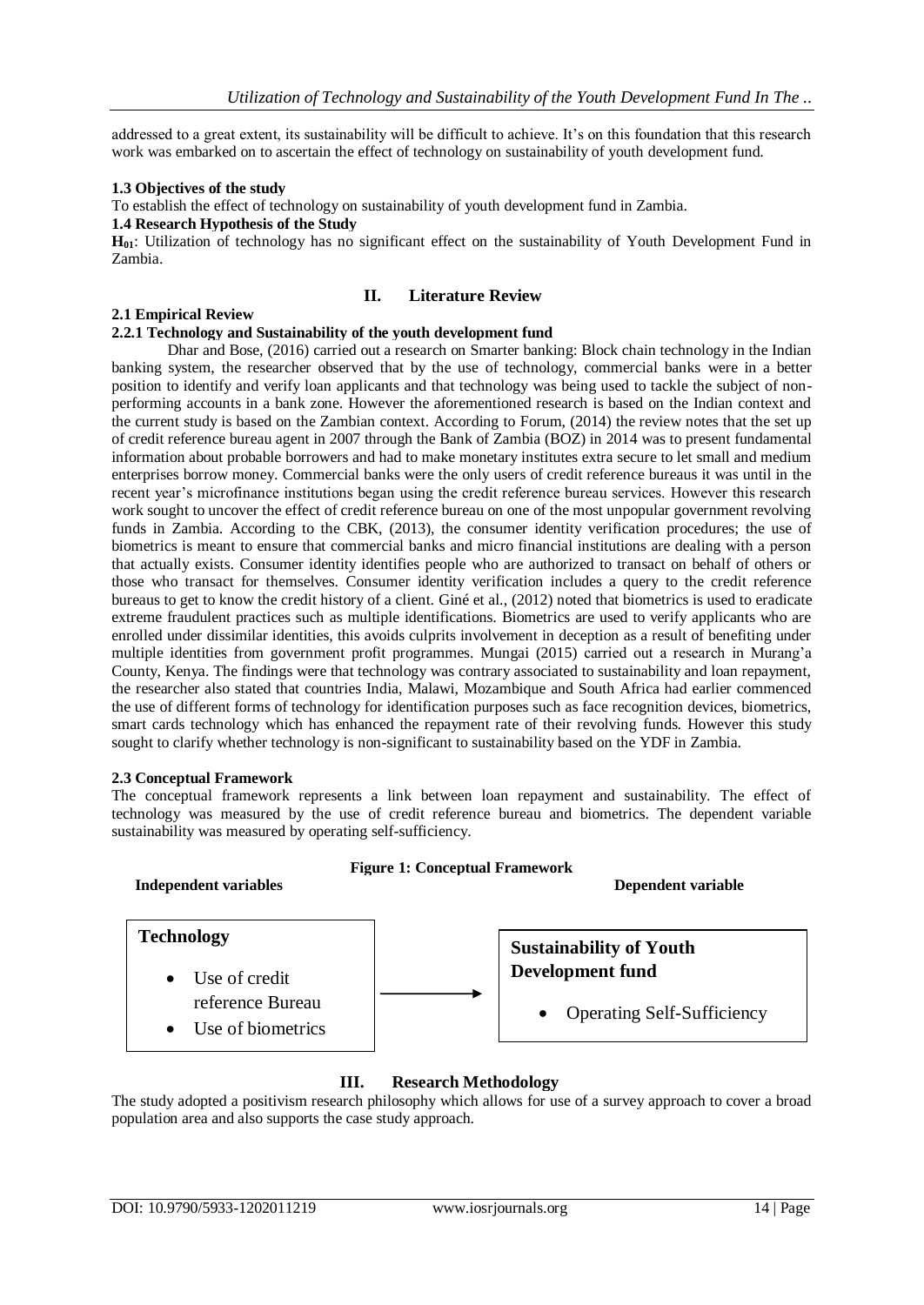## **Research Methodology**

## **3.1 Research Design**

The study adopted a descriptive survey research design, a design that ensures absolute depiction of the case, ensuring that there's minimum bias in the collection of data and allowed data assortment from sizeable population in a cost-effective way (Cooper and Schindler, 2008).

## **3.2 Empirical Model**

The study employed the following multiple regression model to analyse data:

**Y = β0 + β1X<sup>1</sup> + ε………………………………………………. (3.1)**

Where:

Y = Sustainability of Youth Development Fund

β0 – Constant

 $X_1$  – Technology

 $\beta_1 - \beta_1 =$  Regression coefficients which measure how strong each independent variable impacts the dependent variable.

ε = Error term

Equation (1) is the general equation for the multiple regression models. The specific regression model for the study was as follows:-

Sustainability of YDF =  $\beta_0 + \beta_1$  Technology +  $\varepsilon$ <sub>i.....</sub>... **(3.2)** 

Quantitative data was analysed using descriptive and inferential statistics. The study utilised the following diagnostic tests: multicollinearity, linearity using Pearson correlation coefficient, normality, autocorrelation using Durbin-Watson and homoscedasticity by use of Breusch-Pagan- Godfrey test.

## **IV. Data Analysis**

## **4.1 The Response Rate and Descriptive Statistics**

The study had a sample population of 207 respondents who were sampled from the target population of 448. A sum of 155 respondents filled the questionnaire. The response rate was 75%. According to Nulty (2008), a response rate of more than 50% is adequate.

## **4.2 Technology to Sustainability of Youth Development Fund**

The study further sought to determine the effect of use of technology on sustainability by implementation of the use credit reference bureau and the use of biometrics as innovation for loan repayment of government revolving funds. The results are presented in table 4.1.

| Category                                                                           |                          | F   | $\frac{0}{0}$ | Mean | <b>Std. Deviation</b> |
|------------------------------------------------------------------------------------|--------------------------|-----|---------------|------|-----------------------|
| Credit Reference Bureau should be extended                                         | <b>Strongly Disagree</b> |     | .6            |      |                       |
|                                                                                    | Disagree                 | 8   | 5.2           |      |                       |
| to government revolving fund institutions to                                       | Neutral                  | 24  | 15.5          |      |                       |
| reduce multiple borrowing and multiple                                             | Agree                    | 52  | 33.5          |      |                       |
| lending                                                                            | <b>Strongly Agree</b>    | 70  | 45.2          |      |                       |
|                                                                                    | <b>Total</b>             | 155 | 100           | 4.17 | .920                  |
|                                                                                    | <b>Strongly Disagree</b> | 3   | 1.9           |      |                       |
|                                                                                    | Disagree                 | 7   | 4.5           |      |                       |
| The use of Credit Reference Bureau helps                                           | Neutral                  | 26  | 16.8          |      |                       |
| improve repayment rate                                                             | Agree                    | 58  | 37.4          |      |                       |
|                                                                                    | <b>Strongly Agree</b>    | 61  | 39.4          |      |                       |
|                                                                                    | <b>Total</b>             | 155 | 100           | 4.08 | .957                  |
|                                                                                    | <b>Strongly Disagree</b> | 8   | 5.2           |      |                       |
| The government revolving fund institutions                                         | Disagree                 | 21  | 13.5          |      |                       |
| are still in doubt among themselves and<br>Credit Reference Bureau may not work if | Neutral                  | 74  | 47.7          |      |                       |
|                                                                                    | Agree                    | 37  | 23.9          |      |                       |
| implemented                                                                        | Strongly Agree           | 15  | 9.7           |      |                       |
|                                                                                    | <b>Total</b>             | 155 | 100           | 3.19 | .968                  |
|                                                                                    | <b>Strongly Disagree</b> | 1   | .6            |      |                       |
| The use of biometrics to a revolving fund                                          | Disagree                 |     | .6            |      |                       |
| institute should be introduced for                                                 | Neutral                  | 36  | 23.2          |      |                       |
| identification of loan beneficiaries                                               | Agree                    | 62  | 40.0          |      |                       |
|                                                                                    | <b>Strongly Agree</b>    | 55  | 35.5          |      |                       |
|                                                                                    | <b>Total</b>             | 155 | 100           | 4.09 | .817                  |
|                                                                                    | <b>Strongly Disagree</b> | 1   | .6            |      |                       |
| The use of biometrics is an effective way of                                       | Disagree                 | 4   | 2.6           |      |                       |
| recognition of borrowers to avoid fraudulent                                       | Neutral                  | 26  | 16.8          |      |                       |
| practices                                                                          | Agree                    | 63  | 40.6          |      |                       |
|                                                                                    | <b>Strongly Agree</b>    | 61  | 39.4          |      |                       |
|                                                                                    | <b>Total</b>             | 155 | 100           | 4.15 | .839                  |

#### **Table 4.1: Use of Technology (Credit Reference Bureau and Use of Biometrics)**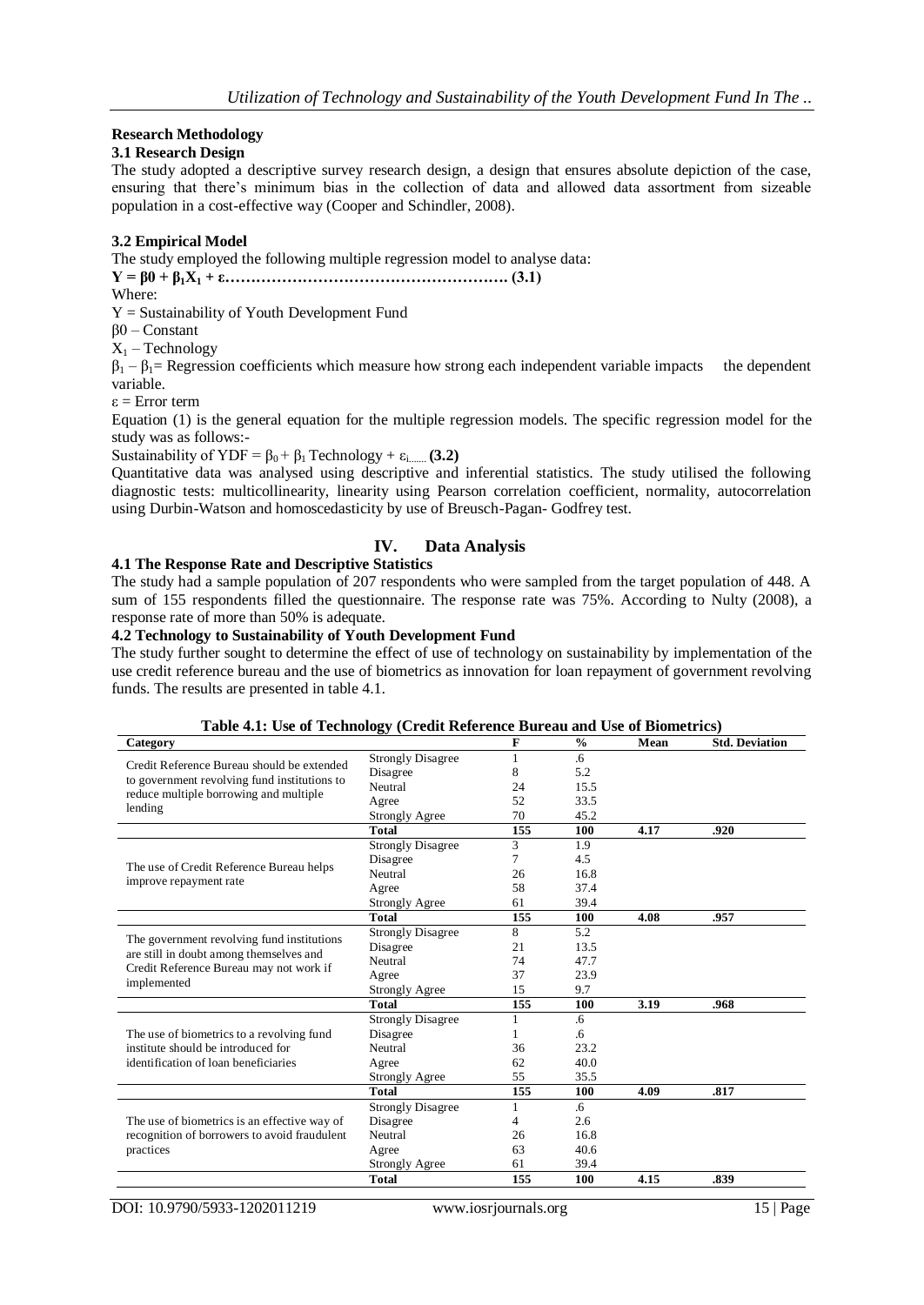|                                                                                     | <b>Strongly Disagree</b> | 1   | .6   |      |       |  |
|-------------------------------------------------------------------------------------|--------------------------|-----|------|------|-------|--|
| The government should sponsor biometrics<br>to all revolving fund institution       | Disagree                 | 9   | 5.8  |      |       |  |
|                                                                                     | Neutral                  | 44  | 28.4 |      |       |  |
|                                                                                     | Agree                    | 44  | 28.4 |      |       |  |
|                                                                                     | <b>Strongly Agree</b>    | 57  | 36.8 |      |       |  |
|                                                                                     | <b>Total</b>             | 155 | 100  | 3.95 | .972  |  |
|                                                                                     | <b>Strongly Disagree</b> | 10  | 6.5  |      |       |  |
| Enforcing a biometric system in revolving                                           | Disagree                 | 31  | 20.0 |      |       |  |
| fund institutions is costly for the government<br>to afford                         | Neutral                  | 55  | 35.5 |      |       |  |
|                                                                                     | Agree                    | 31  | 20.0 |      |       |  |
|                                                                                     | <b>Strongly Agree</b>    | 28  | 18.1 |      |       |  |
|                                                                                     |                          |     |      |      |       |  |
|                                                                                     | <b>Total</b>             | 155 | 100  | 3.23 | 1.156 |  |
|                                                                                     | <b>Strongly Disagree</b> | 37  | 23.9 |      |       |  |
|                                                                                     | Disagree                 | 43  | 27.7 |      |       |  |
| The use of innovation techniques for<br>government revolving fund institutions is a | Neutral                  | 58  | 37.4 |      |       |  |
| waste of time and it should not be<br>implemented                                   | Agree                    | 10  | 6.5  |      |       |  |
|                                                                                     | <b>Strongly Agree</b>    | 7   | 4.5  |      |       |  |

### **Source: Survey data (2020)**

The findings in table 4.1 show that the mean scores of the subscales Credit Reference Bureau should be extended to government revolving fund institutions to reduce multiple borrowing and multiple lending is 4.17 with the highest mean score with 0.920 std.dev, The use of biometrics to a revolving fund institute should be introduced for identification of loan beneficiaries is 4.09, with the lowest std.dev of 0.817, Enforcing a biometric system in revolving fund institutions is costly for the government to afford is 3.23 with 1.156 the highest value of std.dev and The use of innovation techniques for government revolving fund institutions is a waste of time and it should not be implemented is 2.40 the lowest mean score with 1.061 std.dev. A critical viewing of table 4.1 points out that most subscales have standard deviations less than 1 as this could be that the values are close to the mean and the other subscales had standard deviations greater than 1 as this could be that there was ample variability in responses. The findings reverberate with those of Dhar and Bose (2016); Giné et al., (2012) who suggested that biometrics are an efficient way to enhance loan repayment and to avoid culprits involvement in deception under multiple identities and to ensure the survival of financial institutions.

### **4.2.1 Incorporating an integrated electronic management information system for loan assortment as reference database to track beneficiaries**

The respondents were asked to indicate on whether an integrated electronic management information system for loan assortment is a good initiative to use as reference database to track beneficiaries or not. The results are presented in figure 4.1



Figure 4.1: Incorporating an integrated electronic management information system **Source: Survey data (2020)**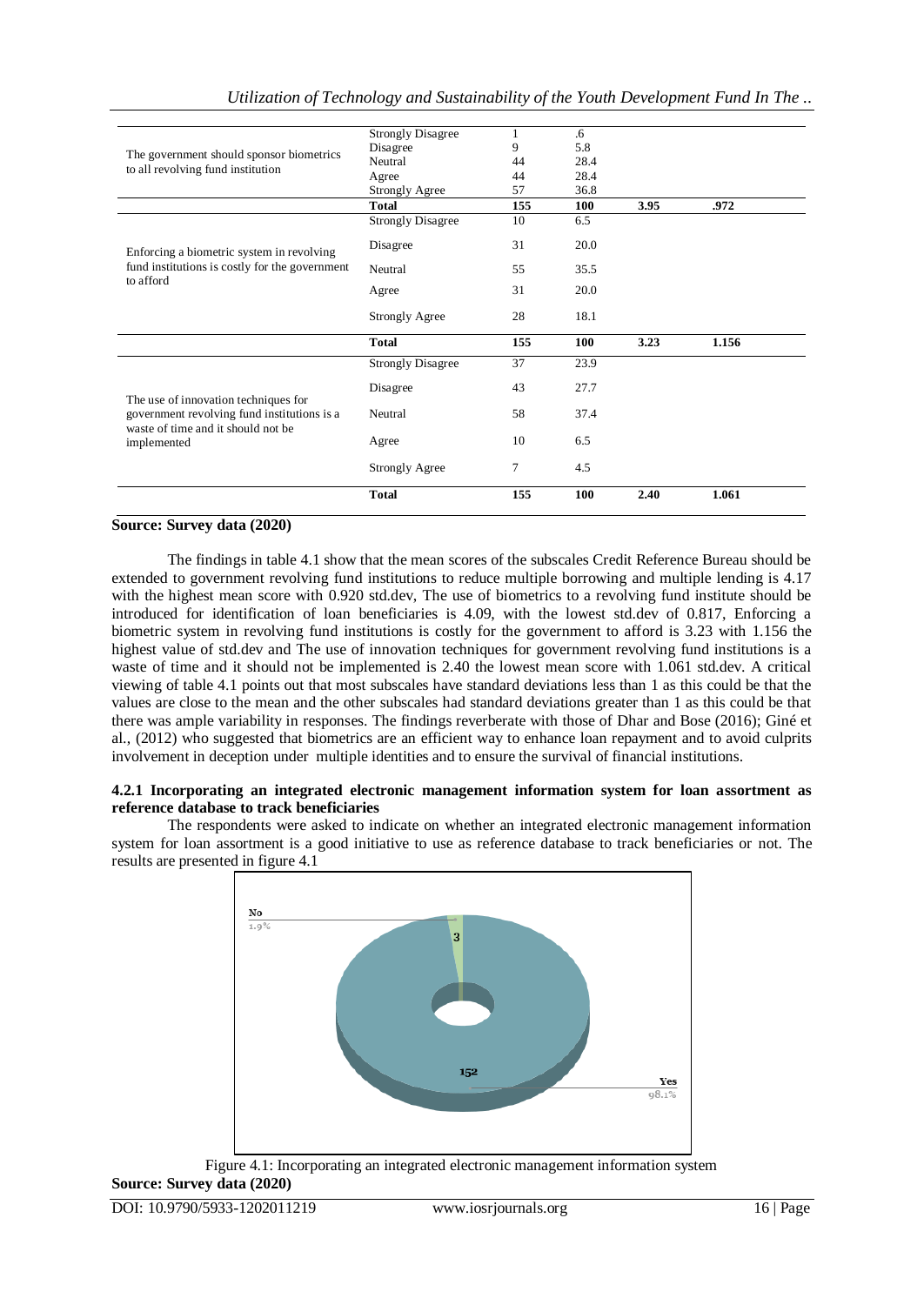From figure 4.1 above, 98.1% of respondents agreed that incorporating an integrated electronic management system because it is easy to track defaulters and their addresses, is also easy to store information making it readily and easily accessible making it easy to make follow ups on defaulters. Whilst the other 1.9% respondents felt incorporating an integrated electronic management information system was not a good idea. The results are in support of unified theory of acceptance and use of technology by Venkatesh et al., (2016) who recommends the use and acceptance of technology in organisations to promote efficiency.

## **4.5 Hypothesis Testing**

## **4.3.7 Regression Analysis**

For the purpose of establishing the relationship between loan repayment and sustainability of youth development fund in Zambia, the study used a regression model of the form  $Y = \beta_0 + \beta_1 X_1 + \beta_2 X_2 + \beta_3 X_3 + \beta_4 X_4$  $+$  ε.

| - R  | <b>R</b> Square | <b>Adjusted R Square</b> | <b>Std. Error of the Estimate</b> |  |
|------|-----------------|--------------------------|-----------------------------------|--|
| .903 | 0.816           | 0.81                     | 0.47219                           |  |

**Table 4.17: Model Summary**

a Predictors: (Constant), Use of Technology, Borrower Characteristics, Lender Characteristics, Loan Characteristics **Source: Survey data, (2020)**

The model summary results as presented in Table 4.17 indicates that the four independent variables (loan characteristics, borrower characteristics, lender characteristics and use of technology) had a strong positive influence on sustainability of development fund. This is shown by a joint Pearson correlation of 0.903. The implication of the result is that an improvement in loan repayment through results to a strong positive change in sustainability. The model summary results also show that the adjusted R-square was 0.811 implying that loan characteristics, borrower characteristics, lender characteristics and use of technology mutually account for up to 81.1% of the variation in sustainability of youth development fund in Zambia. The significance of the regression model is provided in table 4.18.

|                                                                                                                           | <b>Sum of Squares</b> | df  | <b>Mean Square</b> |         | Sig.  |
|---------------------------------------------------------------------------------------------------------------------------|-----------------------|-----|--------------------|---------|-------|
| Regression                                                                                                                | 148.505               | 4   | 37.126             | 166.516 | 0.000 |
| Residual                                                                                                                  | 33.444                | 150 | 0.223              |         |       |
| Total                                                                                                                     | 181.949               | 154 |                    |         |       |
| a Dependent Variable: Sustainability of Youth Development Fund                                                            |                       |     |                    |         |       |
| 1. David strate (Cranstrate) The effective Legal Democratic Chronical extents Terribule Control of the Chronical strategy |                       |     |                    |         |       |

**Table 4.18: Model Significance**

b Predictors: (Constant), Use of Technology, Borrower Characteristics, Lender Characteristics, Loan Characteristics **Source: Survey data, (2020)**

From the results in table 4.18, the significance of the regression model was confirmed by the F statistic at 5% (Sig  $=0.000$ ). The F calculated statistic of 166.516 was greater than F (4, 150) critical value of 2.432 ratifying the significance of the regression model. The implication of the overall model significance is that loan characteristics, borrower characteristics, lender characteristics and use of technology are appropriate factors in predicting deviation of sustainability of youth development fund. Table 4.19 presents the regression coefficients.

|  |  | <b>Table 4.19: Regression Coefficients</b> |
|--|--|--------------------------------------------|
|--|--|--------------------------------------------|

|                                                                 | <b>Unstandardized Coefficients</b> |                   | <b>Standardized</b><br><b>Coefficients</b> |          |       |
|-----------------------------------------------------------------|------------------------------------|-------------------|--------------------------------------------|----------|-------|
|                                                                 | B                                  | <b>Std. Error</b> | <b>Beta</b>                                |          | Sig.  |
| (Constant)                                                      | $-0.901$                           | 0.177             |                                            | $-5.081$ | 0.000 |
| Loan characteristics                                            | 0.446                              | 0.054             | 0.382                                      | 8.229    | 0.000 |
| Borrower characteristics                                        | 0.162                              | 0.048             | 0.132                                      | 3.392    | 0.001 |
| Lender characteristics                                          | 0.235                              | 0.053             | 0.177                                      | 4.446    | 0.000 |
| Use of technology                                               | 0.495                              | 0.055             | 0.434                                      | 8.996    | 0.000 |
| a Danandant Vanjahlar Gratainahility of Varyth Davalanmant Frud |                                    |                   |                                            |          |       |

a Dependent Variable: Sustainability of Youth Development Fund Source: Survey data, (2020)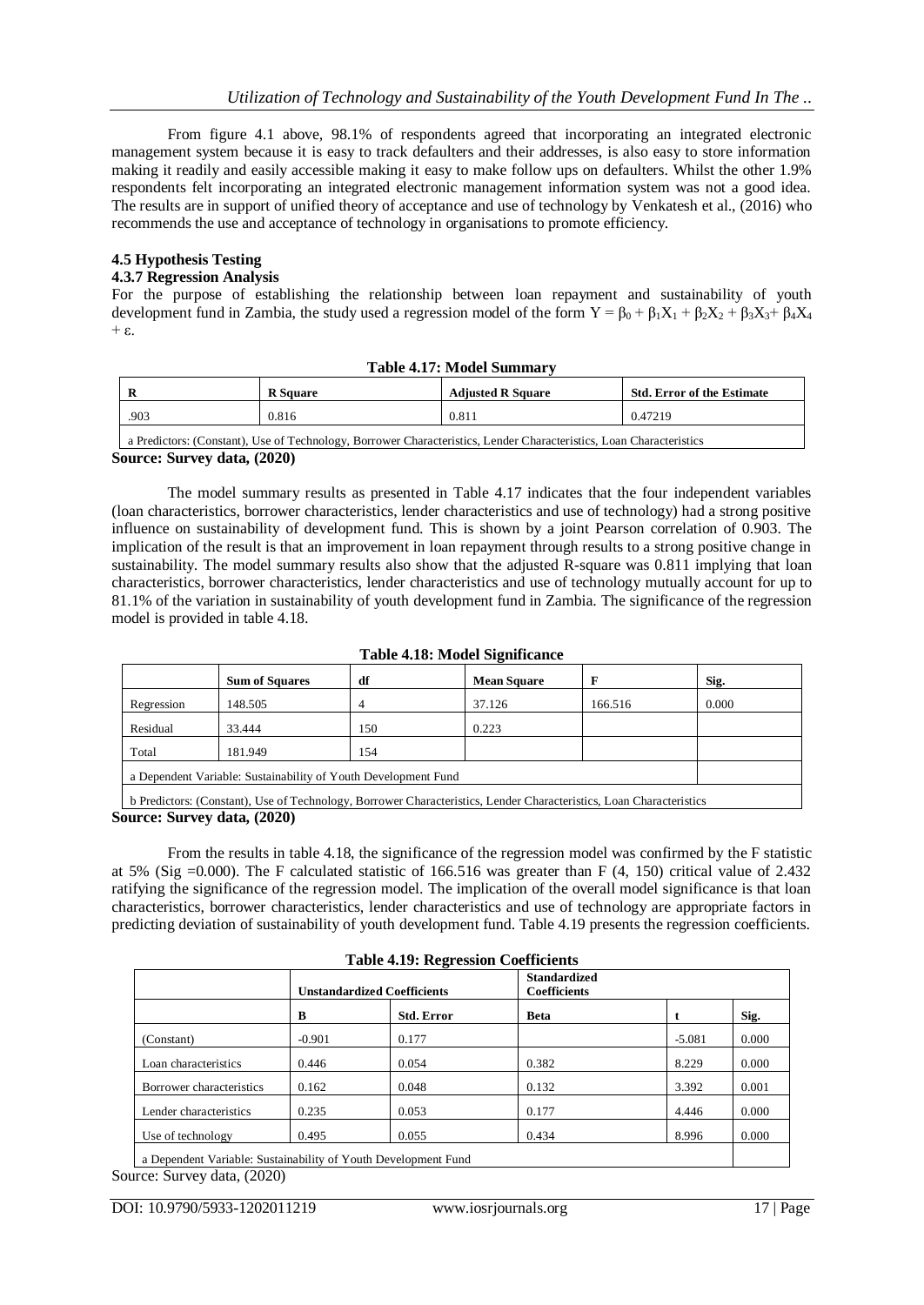#### **4.6 Discussion of Findings**

Finally, use of technology positively and significantly influenced sustainability of youth development fund in Zambia (Beta =  $0.495$ , Sig=0.000). The implication of the result is that more use of advance technology results to positive change in sustainability of youth development fund in Zambia. The null hypothesis  $(H<sub>04</sub>)$  that Technology has no significant effect on the sustainability of Youth Development Fund in Zambia was rejected. The findings of this study oppose the results of Mungai (2015) who established that technology had no significant effect on sustainability of government revolving funds in murang'a county. These findings are in line with the unified theory of acceptance and use of technology because the theory has an important role in enhancing the adoption of technology for better and improved effectiveness in every financial institution.

## **V. Conclusion**

The test of hypothesis established that technology positively and significantly affects sustainability. If credit reference bureau and the use of biometrics was adopted it would improve the youth development fund and would also be easy to track defaulters in order to make follow ups to raise money and to encourage the paying back of loans on time. The implementation of technology would also bring efficiency to loan officers for the enhancement of sustainability. The implication of the study finding is that the adoption of technology results to a strong positive change in sustainability of the youth development fund in Zambia.

The study recommends that the youth development adopt the use of credit reference bureau and the use of biometrics. The YDF adopting this form of technology for borrower and beneficiary assessment would be a brilliant way to track existing and defaulting beneficiaries and also keep necessary records pertaining the fund and amounts disbursed and recovered from every beneficiary of the YDF. Every government lending institution, microfinance or finance industry dealing with loans must have a system that will accurately disburse figures and show statistical data. Adopting the use of credit reference bureaus and biometrics in government revolving funds such as the YDF avoids defrauding acts. A structured information management system takes good inventory of what's outstanding, and who should be blacklisted from borrowing Credit Reference Bureau measures where stringent. Apart from the biometric system, the government should create an app to update borrowers about their statements and the time remaining.

Lastly there is need to duplicate the research effort centred on women empowerment groups and other youth empowerment groups, instead of the youth development fund. A comparative research can also be carried out in other parts of Zambia to confirm the results of the research could be generalised across the entire country. A study could also be carried out to investigate the other factors that would influence the sustainability of a revolving fund such as the youth development fund regards to the political influence and the insight it has on beneficiaries towards the fund.

#### **References**

- [1]. Aberi, A. V, & Jagongo, A. (2018). Loan default and performance of youth enterprise development fund in Dagoretti South Constituency, Nairobi County, Kenya. International Academic Journal of Economics and Finance, 3(2), 1–20.
- [2]. Bruton, G. D., Ahlstrom, D., & Li, H. L. (2010). Institutional theory and entrepreneurship: Where are we now and where do we need to move in the future? Entrepreneurship: Theory and Practice, 34(3), 421–440.
- [3]. CBK. (2013). Prudential Guidelines (Issue January). https://www.centralbank.go.ke/wp-content/uploads/2016/08/PRUDENTIAL-GUIDELINES.pdf
- [4]. Chemwa, J. (2015). Factors Influencing Repayment of Youth Enterprise Development Fund Loans By Youth Groups in Chepalungu Constituency, Bomet County, Kenya. Journal of Accounting and Economics, 4(2), 561–577.
- [5]. Cooper, D. R., & Schindler, P. S. (2008). Business research methods (10th editi). McGraw-Hill Irwin.
- [6]. Dhar, S., & Bose, I. (2016). Smarter Banking. 3, 46–53. http://ink.library.smu.edu.sg/ami
- [7]. Forum, A. D. (2014). Youth Employment in Sub-Saharan Africa. International Bank for Reconstruction and Development / The World Bank 1818.
- [8]. Giné, X., Goldberg, J., & Yang, D. (2012). Credit market consequences of improved personal identification: Field experimental evidence from malawi. American Economic Review, 102(6), 2923–2954.
- [9]. Jassor, M. (2016). Factors Influencing Sustainability Of Youth Group Projects Funded By Youth Enterprise Development Fund In Bomet County, Kenya.
- [10]. Kambole Christopher. (2017). Interest Rate Ceiling and Financial Sustainability of Microfinance Institutions in Zambia. University of Cape Town.
- [11]. Kessy, S. S. A. (2013). Microfinance Interventions and Impact Assessments on Enterprises Growth : Conceptual Model , Methodologies and Approaches. Berlin Working Papers on Money, Finance, Trade and Development, 03(August), 1–22.
- [12]. Lerman, R. I. (2001). Improving Career Outcomes for Youth: Lessons from the U.S. and OECD Experience. Research and Evaluation Monograph Series, 1.
- [13]. Masanta Frank. (2017, January 6). Youth unemployment remains a key challenge in Zambia | D+C Development + Cooperation. https://www.dandc.eu/en/article/youth-unemployment-remains-key-challenge-zambia
- [14]. Ministry of National Development Planning Policy Brief for the Evaluation of the Youth Development Fund. (2017).
- [15]. Ministry of Youth and Sports. (2015a). 2015 National Youth Policy: Towards a Skilled, Enlightened, Econmically Empowered Youth and Patriotic Youth Impacting Positively on National Development. 1–19.
- [16]. Ministry of Youth and Sports. (2015b). Performance Audit Report of the Auditor General on the Youth Empowerment Programme of the Ministry of Youth and Sport.
- [17]. Mungai, J. (2015). Loan Repayment and Sustainability of Government Revolving Funds in Murang'a County, Kenya. Kenyatta